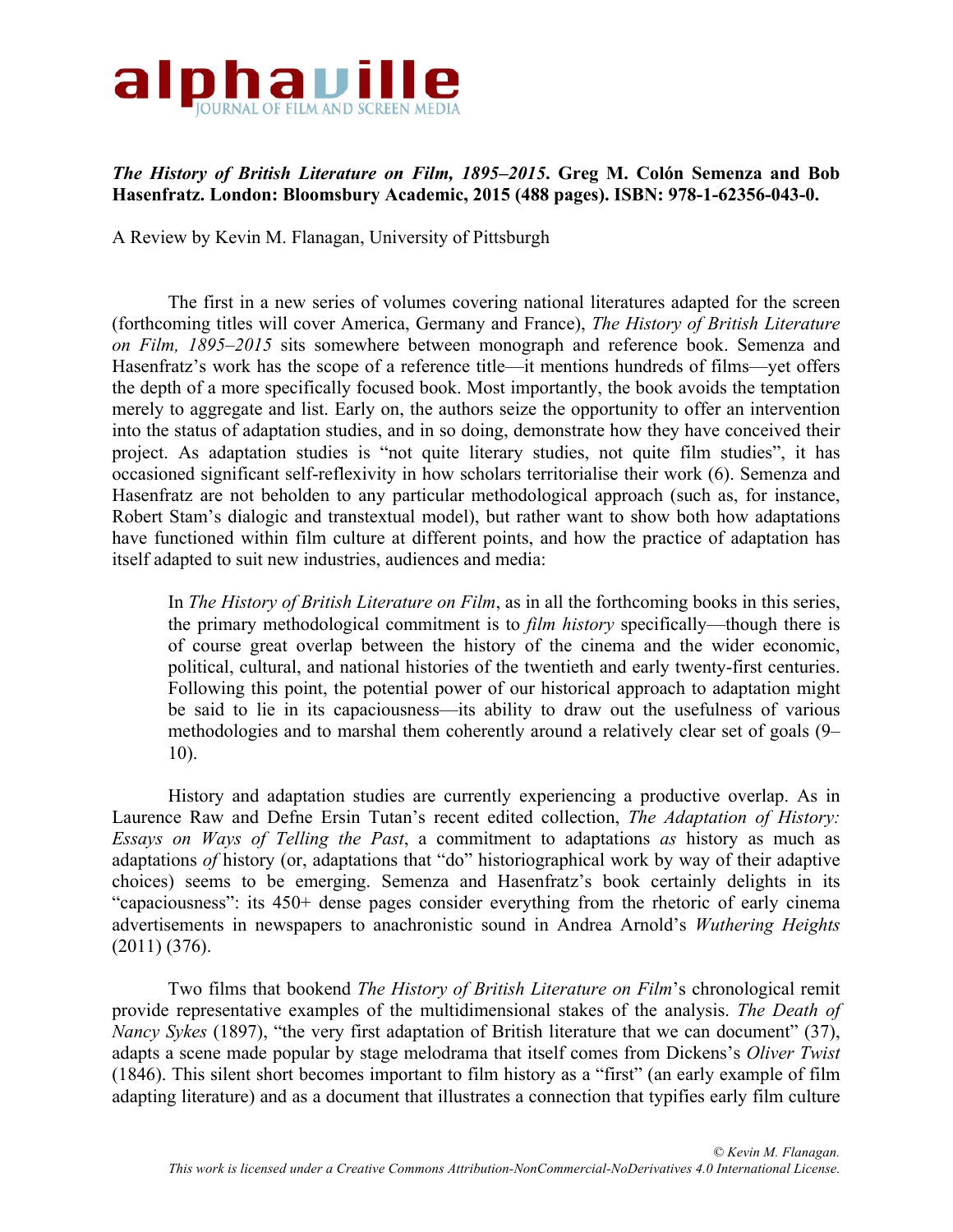(by adapting Dickens, it gestures to the interdependence of stage, literature, and film, and shows how the medium made early claims to legitimacy through its connections to other art forms). One of the most recent films covered in the book, *Skyfall* (Sam Mendes, 2012), works similarly. A Bond film about the history of Bond films, it makes claims about the character's back story (it expands, leverages and rearranges the history of the franchise, which now spans novels, videogames and many other media forms such that "Bond has taken on a life of his own"). *Skyfall* and other recent Bond films "embrace the franchise's usual custom of paying reflexive homage to the earlier films but with an ideological sophistication simply lacking in the earlier films", meaning that they make continued reference to their status as historical objects in a continuum, at peace with the idea that they sit somewhere between original and remake, adaptation and fresh take (335). Throughout the history of cinema, the process of adapting literature is often not reducible to texts in a one-to-one relationship, but rather depends on multiple understandings of textuality and history.

*The History of British Literature on Film* lays out trends that characterise historical periods. For instance, early adaptations are trick films with few designs on narrative coherence (Georges Meliès's *She: The Pillar of Fire*, from Haggard's 1887 adventure novel of the same title), or shorts already familiar to audiences from popular children's tales (Cecil Hepworth's celebrated *Alice in Wonderland*) (55–6; 66–9). Often, this decision gives Semenza and Hasenfratz the discretion to cover more ground and create the necessary taxonomies to discuss trends of the periods in question.

However, this choice sometimes falters, inevitably prompting the reader to think of counterexamples or countertrends not accounted for. This is especially pronounced in Chapter Six, "Traditions and Revolutions: The Brit-Lit Film, 1957–79", which tackles the difficult task of outlining dominant tendencies of a period of pronounced pluralism, where all the certainties of production (like stable film studios or consistent production bases) and guaranteed audiences were torn apart by changes in the post-war world, chief among them the popularisation of television and the end to anything like a shared national culture. Semenza and Hasenfratz primarily want to define the period from the 1950s to the 1970s through the "ambitious reinvention of the Brit-Lit prestige film", which they call the "Panavision adaptation", with its positioning of audiences amid lush and romantic landscapes of the historical past (268; 271). This characterisation works well for epic films like *Lawrence of Arabia* (David Lean, 1962) or *Far from the Madding Crowd* (John Schlesinger, 1967) that are heavily reliant on expansive natural vistas, but it hardly accounts for the myriad films that experience space differently. Consider adaptations like *Secret Ceremony* (Joseph Losey, 1968, from Marco Denevi's short story), or *Leo the Last* (John Boorman, 1970, from George Tabori's unpublished play *The Prince*), the former being filmed almost entirely in lavish interiors and the latter set in claustrophobically realised streets. While Losey and Boorman's films arguably fit into Semenza and Hasenfrantz's rather catch-all label of "auteur adaptations", their experience of space has little in common with Panavision prestige. The 1960s are as much about decadent interiority as the pastoral.

Perhaps more useful is the film's avoidance of a purely national model. *The History of British Literature on Film*'s transnational concern is such that adaptations of Brit-Lit from around the world are considered alongside British productions. Particularly welcome are the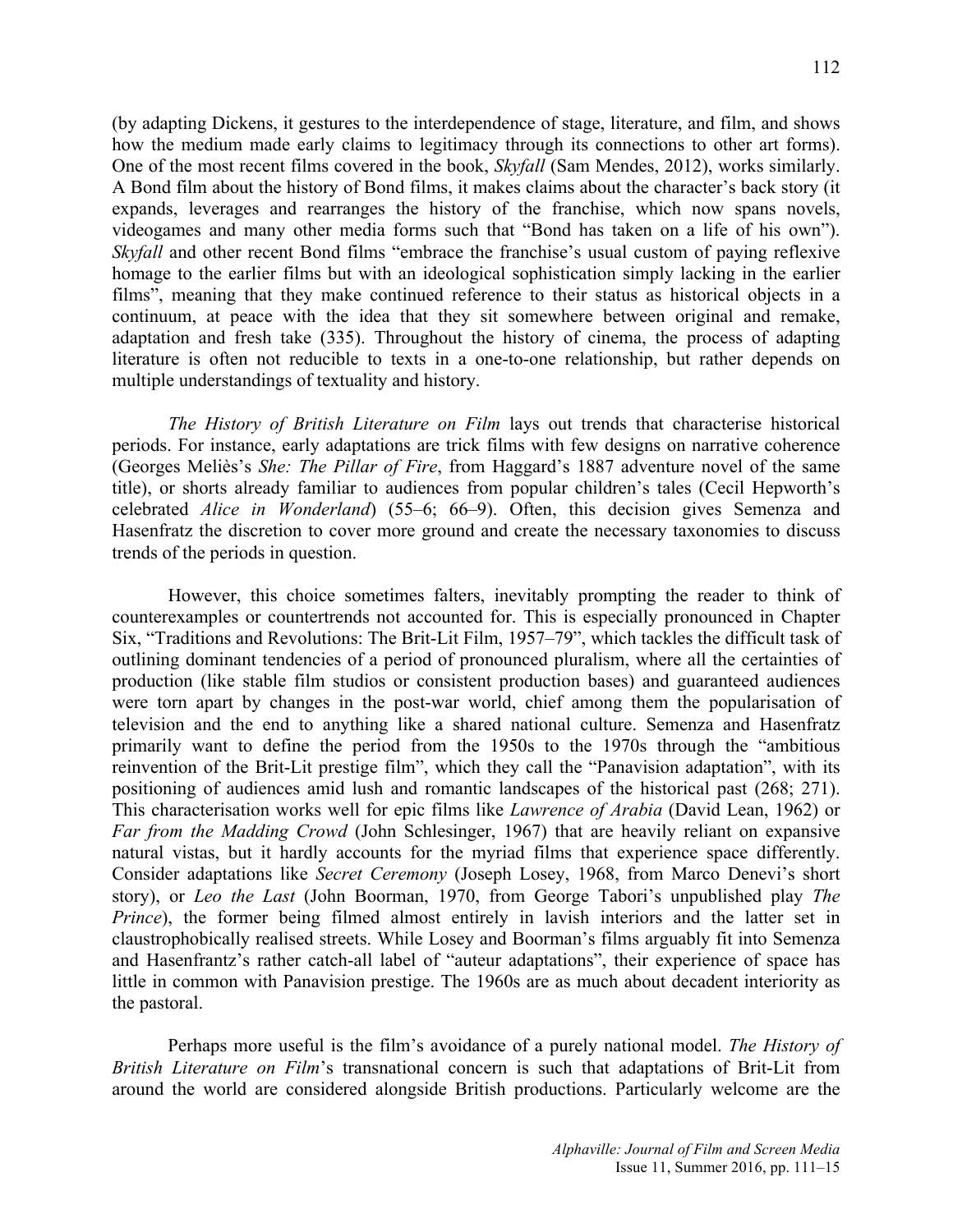discussions of global Shakespeare, including an extensive analysis of Svend Gade and Heinz Schall's German *Hamlet* (1920) and Akira Kurosawa's Japanese *Macbeth*, *Throne of Blood*  (*Kumonosu-jô*, 1957) (124–30; 262–4). The exploration of Kurosawa is representative of a timely reminder about how auteur discourse shapes the reception of adaptations. In their estimation, instead of seeing Shakespeare "as filmed by a certain director, the viewer likely sees [the film] as Kurosawa's engagements with [a] classic source text", such that "the critic will look first to the mise-en-scène and camera movement, trusting the director's understanding and artistry rather than assuming his inferiority" (258). The spectre of the auteur means that, "for the cinephile or the expert, the 'primary' and 'secondary' text relationship has been fundamentally altered by the presence of the auteur" (258). Thus, Semenza and Hasenfratz show how a wider historiographical debate in film studies challenges the primacy of the literary text, in the process helping scholars move away from seeing adaptation merely as a means of helping the written word to maintain cultural currency.

Ultimately, *The History of British Literature on Film* is not even just about film, but rather addresses textual adaptation and playfulness more broadly. This is best illustrated in the discussion of Pier Paolo Pasolini's *The Canterbury Tales* (*I racconti di Canterbury*, 1972), the middle part of the filmmaker's "Trilogy of Life", which is comprised of *The Decameron* (*Il Decameron*, 1971) and *Arabian Nights* (*Il fiore delle mille e una notte*, 1974). In their analysis, which shows how Pasolini "employs several techniques to undermine the priority of Chaucer's classic Brit-Lit text", Semenza and Hasenfratz nod to an intertextual inheritance which awards the audience and congratulates the director:

Pasolini shows that he is adapting far more than a single canonical text by citing a number of other "texts" from literature, art history, and cinema within the frame of the film. In a mischievous scene, he shows himself at his desk in a skullcap furtively reading a tattered copy of *The Decameron*. When the poet hears someone coming, he hides this volume among a huge pile of other books, but not before his shocked wife (we presume) shouts scoldingly, "Geoffrey Chaucer!" *The Canterbury Tales* is, Pasolini implies, already subordinate to another text, *The Decameron*, from which Chaucer takes his inspiration. The fact that Pasolini himself plays the part of Chaucer blurs the lines of authorship and authority in the film even further: the auteur and author here merge (305).

This is strongly indicative of Semenza and Hasenfratz's approach to the adaptation of British literature *writ large*. It is not important if a particular film does full justice to a source text, or if it strives for accuracy or tonal consistency. What is far more crucial is that the film makes productive use of its hybrid relationship with different forms of textuality, instead offering insight into some historical, social, or industrial concern of its time.

*The History of British Literature on Film* is positioned to become a standard work in adaptation studies' ongoing quest for self-definition, and could well function as a textbook for courses exploring Brit-Lit on the world stage.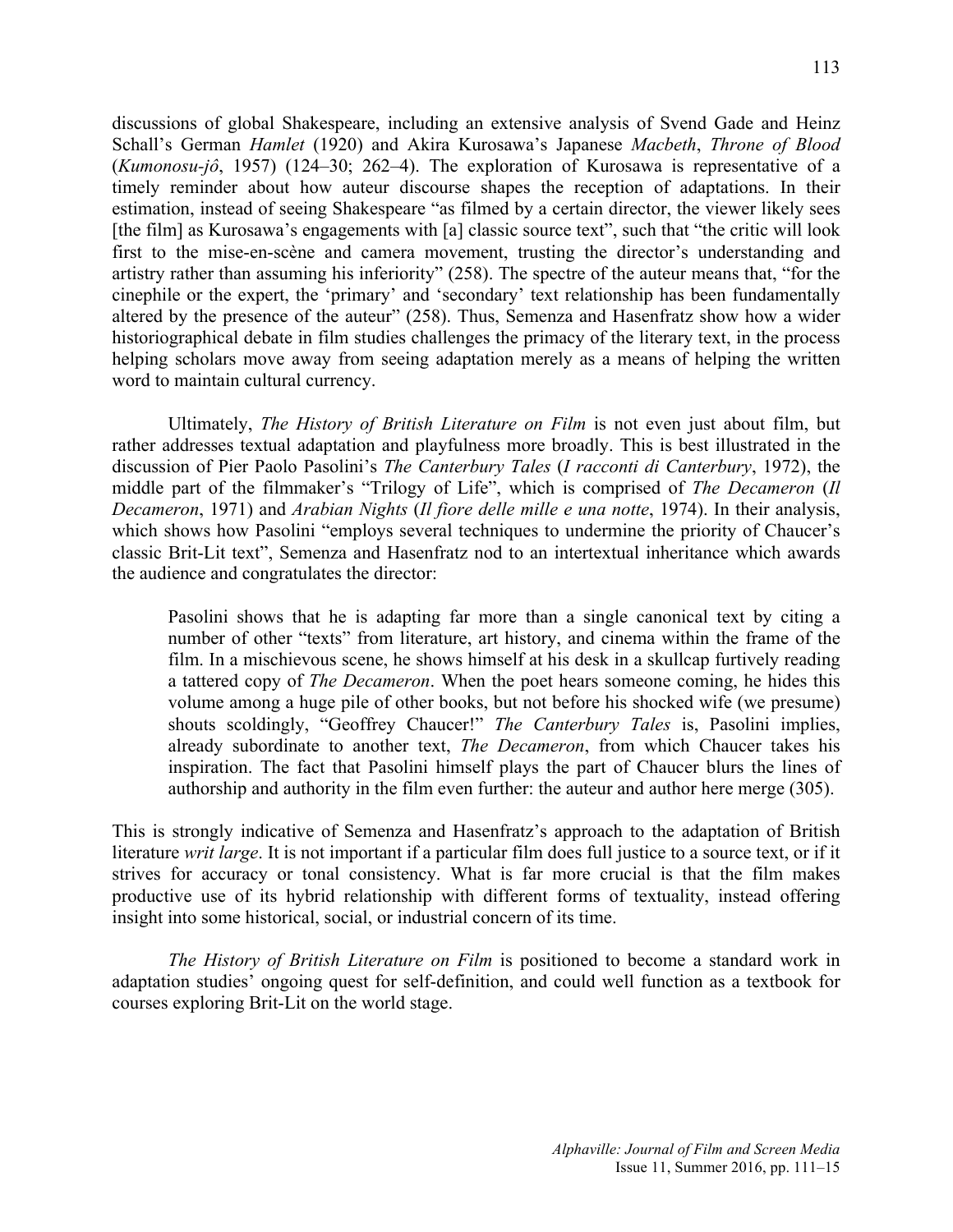## **Works Cited**

*Alice in Wonderland*. Dir. Cecil Hepworth. Hepworth, 1903. Film.

- *Arabian Nights* [*Il fiore delle mille e una notte*]. Dir. Pier Paolo Pasolini. United Artists, 1974. Film.
- *The Canterbury Tales* [*I racconti di Canterbury*]. Dir. Pier Paolo Pasolini. United Artists, 1972. Film.

*Death of Nancy Sykes*. Dir. Unknown. 1897. Film.

*The Decameron* [*Il Decameron*]. Dir. Pier Paolo Pasolini. United Artists, 1971. Film.

Denevi, Marco. *Secret Ceremony*. Trans. Harriet de Onis. New York: Time, 1961. Print.

Dickens, Charles. *Oliver Twist*. Mineola, NY: Dover Publications, 2002 [1841]. Print.

*Far from the Madding Crowd*. Dir. John Schlesinger. MGM, 1967. Film.

Haggard, H. Rider. *She: History of Adventure*. London: Longmans, Green, and Co, 1888. Print.

*Haggard's She: The Pillar of Fire* [*La colonne de feu*]. Dir. Georges Meliès. Meliès. 1899. Film.

*Hamlet*. Dirs. Svend Gade and Heinz Schall. Asta Films, 1920. Film.

*Lawrence of Arabia*. Dir. David Lean. Horizon Pictures/Columbia, 1962. Film.

*Leo the Last*. Dir John Boorman. United Artists, 1970. Film.

Raw, Laurence, and Defne Ersin Tutan, eds. *The Adaptation of History: Essays on Ways of Telling the Past*. Jefferson, NC: McFarland Pub, 2012. Print.

*Secret Ceremony*. Dir. Joseph Losey. Universal Pictures, 1968. Film.

*Skyfall*. Dir. Sam Mendes. Eon/MGM/Sony, 2012. Film.

Stam, Robert. *Literature through Film: Realism, Magic and the Art of Adaptation*. Malden, MA: Blackwell, 2004. Print.

*Throne of Blood* [*Kumonosu-jô*]. Dir. Akira Kurosawa. Toho Studios, 1957. Film.

*Wuthering Heights*. Dir. Andrea Arnold. Artificial Eye, 2011. Film.